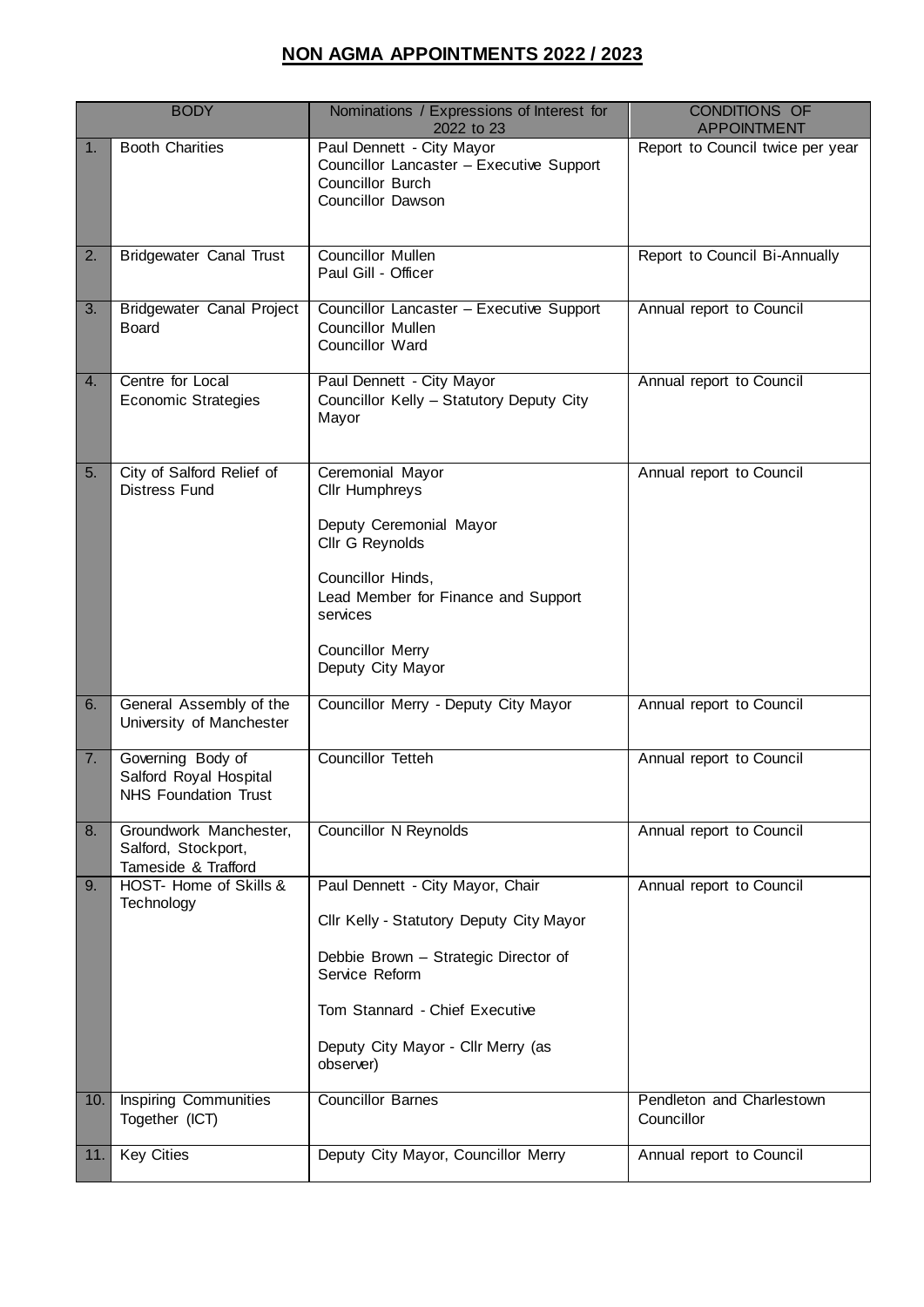| <b>BODY</b> |                                                                          | Nominations / Expressions of Interest for<br>2022 to 23                                                                | <b>CONDITIONS OF</b><br><b>APPOINTMENT</b>                     |
|-------------|--------------------------------------------------------------------------|------------------------------------------------------------------------------------------------------------------------|----------------------------------------------------------------|
| 12.         | <b>LGIU General Assembly</b>                                             | Deputy City Mayor, Councillor Merry                                                                                    | Current rep will continue unless<br>LGIU is notified otherwise |
| 13.         | <b>LGIU Local Government</b><br>Flood Forum                              | Councillor McCusker - Lead Member                                                                                      | Annual report to Council                                       |
| 14.         | <b>Local Government</b><br><b>Association General</b><br>Assembly        | Paul Dennett - City Mayor<br>Councillor Merry - Deputy City Mayor<br>Councillor Kelly - Statutory Deputy City<br>Mayor | Annual report to Council                                       |
| 15.         | Manchester Port Health<br>Authority                                      | Councillor Nkurunziza<br><b>Councillor Brocklehurst</b><br>Councillor Syed<br><b>Councillor Burch</b>                  | Annual report to Council                                       |
| 16.         | Manchester Science Park<br>(Directorship)                                | City Mayor<br>Peter Openshaw - Strategic Director of<br>Place                                                          | Annual report to Council                                       |
| 17.         | North-West Employers<br>Organisation                                     | Councillor Youd, Executive Support                                                                                     | Annual report to Council                                       |
| 18.         | Salfordian Trust                                                         | <b>Councillor Saunders</b><br>Councillor Hinds, Lead Member                                                            | Annual Report to Council                                       |
| 19.         | Salford Council for<br>Voluntary Service -<br><b>Executive Committee</b> | Councillor August, Lead Member<br><b>Councillor Nelson</b><br>(As observer)                                            | Annual report to Council                                       |
| 20.         | Salford Foyer<br>Management Board                                        | <b>Councillor Warmisham</b>                                                                                            | Annual report to Council                                       |
| 21.         | Salford Unemployed &<br><b>Community Resource</b><br>Centre              | Councillor Kelly - Deputy City Mayor<br>Councillor Youd, Executive Support<br>Councillor Hinds, Lead Member            | Annual report to Council                                       |
| 22.         | Stadium Joint Venture<br>Company (Directorships)                         | Councillor Hinds, Lead Member<br>Councillor Lancaster, Executive Support                                               | Annual report to Council                                       |
| 23.         | S & W TLP Education<br>Partnership                                       | Iolanda Puzio - City Solicitor<br>Cathy Starbuck - Strategic Director of<br>People (alternate)                         | Annual report to Council                                       |
| 24.         | Reserved Forces and<br>Cadet Association for NW<br>England               | <b>Councillor Saunders</b><br><b>Councillor Morris</b><br><b>Councillor Warner</b>                                     | Annual report to Council                                       |
| 25.         | Salford Disability Forum                                                 | Councillor Robinson-Smith - Executive<br>Support                                                                       |                                                                |